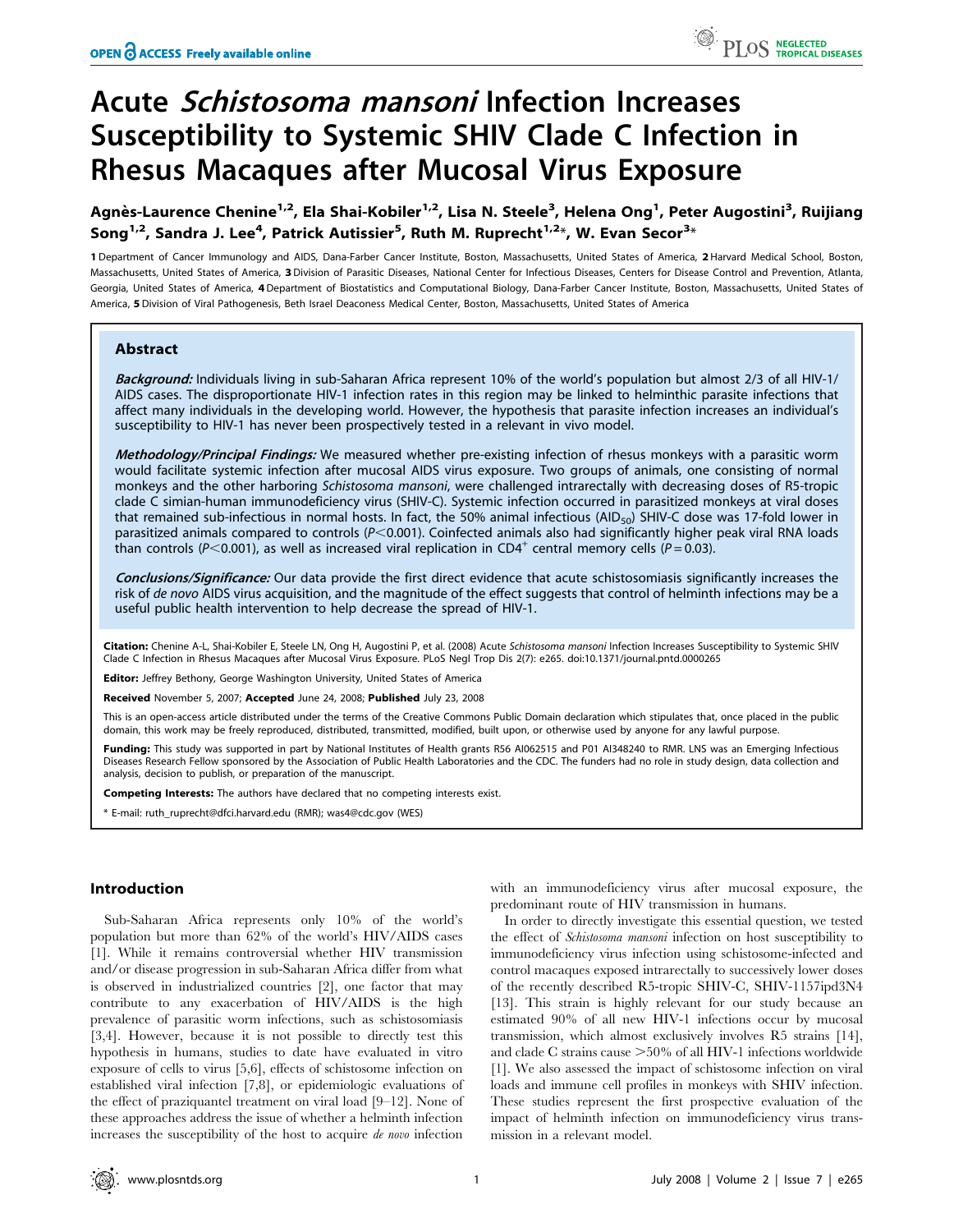#### Author Summary

To test the hypothesis that infection with helmiths may increase host susceptibility to infection with HIV-1, we quantified the amount of a clade C simian-human immunodeficiency virus needed to infect rhesus macaques that had acute Schistosoma mansoni infections. Compared to control animals exposed to virus alone, monkeys with schistosomiasis required exposure to 17-fold lower levels of virus to become infected. The schistosome-infected monkeys also had significantly higher levels of initial virus replication and loss of a certain subset of memory T cells, both predictors of a more rapid progression to immune dysfunction. These results suggest that worm infections may increase the risk of becoming infected with HIV-1 among individuals with viral exposures. Furthermore, they support the idea that control programs for schistosomiasis and perhaps other parasitic worm infections may also be useful in helping to reduce the spread of HIV/AIDS in developing countries where helminths are endemic.

#### Methods

#### Animals

Chinese-origin adult female rhesus macaques were housed at the animal facility of the Centers for Disease Control and Prevention (CDC) in Atlanta, GA. Protocols were approved and animals were maintained in accordance with the guidelines of the Institution Animal Care and Use Committees for both CDC and the Dana-Farber Cancer Institute (DFCI). All procedures employed were consistent with the Guide for Care and Use of Laboratory Animals. Animals were free of helminth infection prior to our study.

Table 1. SHIV-1157ipd3N4 titration.

#### Virus

SHIV-1157ipd3N4 [13], an R5-tropic SHIV-C infectious molecular clone, is a monkey-adapted, late form of SHIV-1157i, which encodes most of the env sequences of a primary HIV-1 clade C strain isolated from a recently infected Zambian infant. SHIV-1157ipd3N4 was engineered with an additional NF-kB site per long terminal repeat (LTR) in order to enhance viral replication. The methodology used to construct this virus as well as its parental biologic strains are described by Song et al. [13]. Both the early and the late forms of our SHIV-C were pathogenic in rhesus monkeys, although disease progression was somewhat slow, with AIDS developing approximately 2.5–5.5 years post-inoculation.

# Rectal SHIV-1157ipd3N4 inoculation

Animals were anesthetized with ketamine and placed in a prone position. SHIV-1157ipd3N4 dilutions were prepared in RPMI in a total volume of 1 ml. The inoculum was loaded into a gastric feeding tube and inserted 5 cm into the rectum with the aid of lubricant. Animals were infused with 1 ml of the virus dilution followed by 3 ml of plain RPMI and 2 ml of air. All animals were exposed to virus dilution within 1 hr after the vial of stock virus was thawed.

## S. mansoni infections

Animals were anesthetized with ketamine and percutaneously exposed to 500 cercariae of a Puerto Rican strain of S. mansoni. An area on the abdomen was shaved, and cercariae were placed on the skin within a metal ring for 30 min to allow penetration. To monitor infection, fresh stool was obtained and processed by formalin-ethyl acetate sedimentation and concentration. Schistosome eggs were counted by microscopic examination. White blood cell counts (WBC) and percent eosinophils were calculated using standard

| Animal        | <b>Virus Dilution</b> | <b>Systemic infection</b>        | Peak viral RNA load (copies/ml $\times 10^6$ ) | $AID_{50}$ | 95% CI (P)                    |
|---------------|-----------------------|----------------------------------|------------------------------------------------|------------|-------------------------------|
| Parasite-free | Neat                  | $\qquad \qquad +$                | 1.3                                            |            |                               |
|               | $1:5.5*$              | $\begin{array}{c} + \end{array}$ | 2.1                                            |            |                               |
|               | 1:10                  | $+$                              | 3.4                                            |            |                               |
|               | 1:50                  | $^{+}$                           | 8.2                                            |            |                               |
|               | 1:50                  | $+$                              | 3.0                                            |            |                               |
|               | 1:50                  | $\qquad \qquad -$                |                                                |            |                               |
|               | 1:60                  |                                  |                                                |            |                               |
|               | 1:100                 | -                                |                                                |            |                               |
|               | 1:300                 | -                                |                                                |            |                               |
|               | $1:1000*$             | $\overline{\phantom{m}}$         |                                                |            |                               |
|               |                       |                                  | Median: 3.0                                    | 1:40       | 1:11 to 1:143                 |
| S. mansoni+   | 1:50                  | $^{+}$                           | 20.6                                           |            |                               |
|               | 1:60                  | $^{+}$                           | 154.2                                          |            |                               |
|               | 1:100                 | $\begin{array}{c} + \end{array}$ | 70.3                                           |            |                               |
|               | 1:300                 | $+$                              | 31.4                                           |            |                               |
|               | 1:300                 | $^{+}$                           | 34.6                                           |            |                               |
|               | 1:300                 | $^{+}$                           | 8.4                                            |            |                               |
|               | 1:500                 | $\overline{\phantom{m}}$         |                                                |            |                               |
|               | 1:5000                | $\hspace{0.1mm}-\hspace{0.1mm}$  |                                                |            |                               |
|               |                       |                                  | Median: 33.0                                   | 1:714      | 1:200 to 1:2500 ( $P<0.001$ ) |

\* This animal was first exposed to a 1:1000 dilution of the virus. When it was not infected, the monkey was re-exposed to a 1:5.5 dilution of virus, which was infective. doi:10.1371/journal.pntd.0000265.t001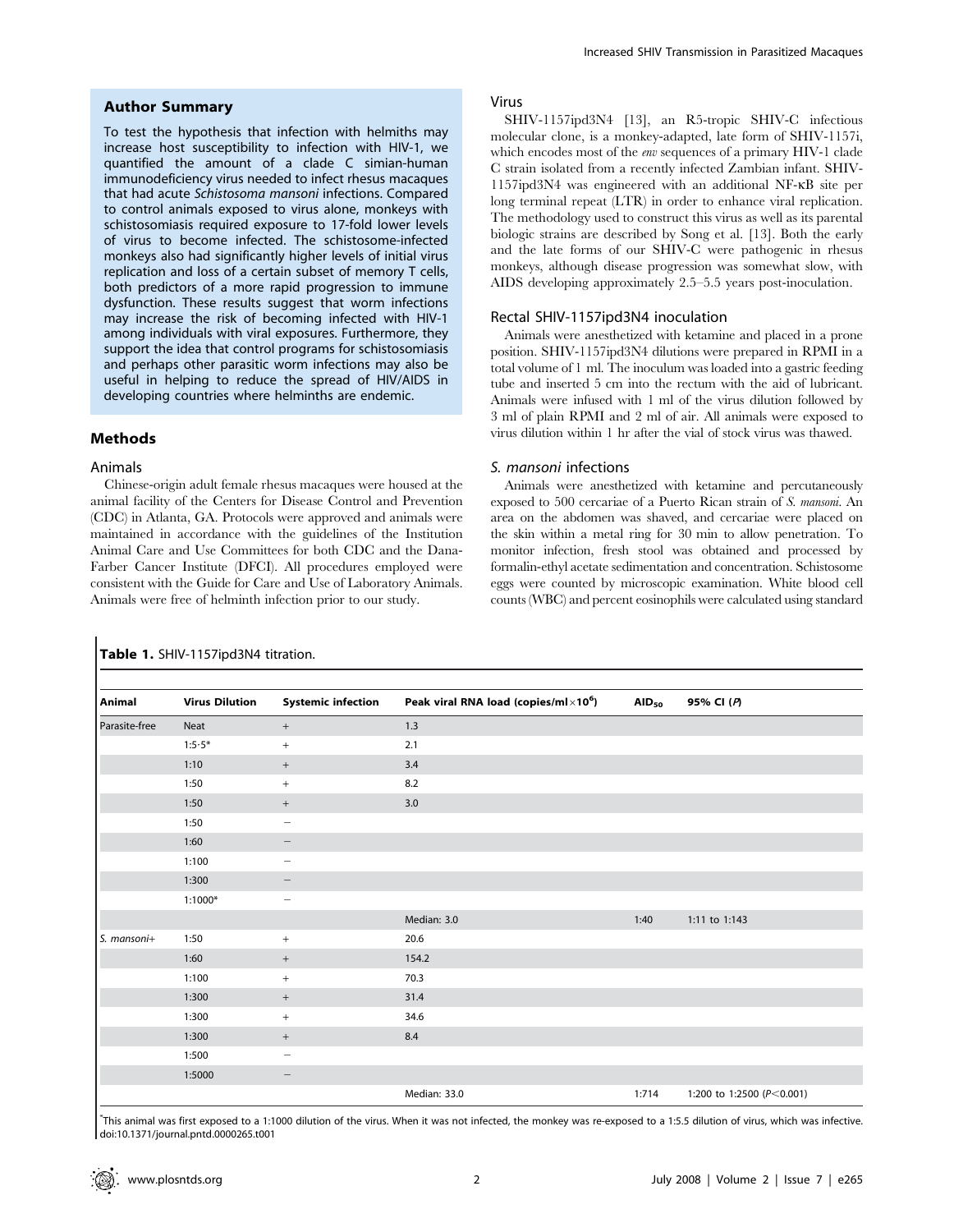

Figure 1. Parasitologic and immunologic changes in rhesus macaques infected with Schistosoma mansoni. (A) Eggs per gram feces in stool samples and percent eosinophils in blood from monkeys that were infected with S. mansoni; (B) IL-4 mRNA expression in PBMC of all S. mansoni-positive rhesus monkeys prior to exposure to SHIV-C. The ratios of IL-4 mRNA copies to mRNA copies of the housekeeping gene PDH are shown. Lines represent group medians. Statistical analysis of

data in panel B was performed using the Wilcoxon rank-sum test.

doi:10.1371/journal.pntd.0000265.g001

methods. Hematology results, as well as CD4 and CD8 T-cell counts and ratios were determined by the Pathology Laboratory at Yerkes National Primate Research Center (Atlanta, GA). There was no evidence of fever, diarrhea, weight loss, or dysentery in these animals.

# Quantitation of viral RNA (vRNA) loads and simian cytokine mRNAs

Peripheral blood samples were obtained by venipuncture and collected into Vacutainer cell preparation tubes containing sodium citrate (Becton Dickinson, Rutherford, N.J.). Immediately after collection, plasma and PBMC were separated and quick frozen. Plasma samples from infected monkeys were stored at  $-80^{\circ}$ C until vRNA loads were assessed by real-time RT-PCR [15]. Cells were washed once in RPMI 1640 (Gibco, Grand Island, NY), lysed with RLT lysis buffer (Qiagen, Valencia, CA) containing 1% bmercaptoethanol (Sigma Chemical Company, St. Louis, MO), and stored at  $-80^{\circ}$ C until they were processed to measure cytokine mRNA levels. A quantitative real-time RT-PCR assay based on TaqMan chemistry was utilized to measure mRNA levels for the cytokines interleukin IL-2, IL-4, IL-6, IL-10, IFN- $\gamma$ , and TNF- $\alpha$  and the chemokine RANTES using previously described primers and protocols [16]. mRNA expression was normalized using primers unique for the housekeeping gene, phosphate dehydrogenase (PDH).

# Phenotyping and cell sorting

The following antibodies were used for both phenotyping and sorting of peripheral blood mononuclear cells (PBMC): CD3- Alexa700, CD4-PERCP-Cy5.5, CD8-APC-Cy7, CCR7-FITC, CD45RA-ECD, CD28-PE, CD95-APC; for cell sorting, we stained PBMC for CD4+ T-cell subsets only, using CD3, CD4, CD28 and CD95 mAbs. All reagents, except for CCR7 (R&D Systems, Minneapolis, MN), were obtained from BD Biosciences (San Jose, CA). For phenotyping and/or cell sorting, PBMC were isolated from blood collected and separated in Na citrate CPT tubes (Becton Dickinson). Cells were washed, counted, and resuspended in phosphate-buffered saline (PBS) containing 2% FCS with the appropriate mix of antibodies. For phenotyping,  $2\times10^6$  cells were stained, for cell sorting, a minimum of  $10\times10^6$  cells were evaluated. Following incubation with antibodies for 15 min under reduced light, cells were washed and resuspended in PBS containing 1% paraformaldehyde prior to analysis. Data were collected on a Becton Dickinson cell sorter FACSVantage with DiVa option (BD Biosciences) and analyzed with FlowJo analysis software (Tree Star, Inc., Ashland, OR). In both cases, we used an electronic gate on the forward scatter (FSC-H/FSC-A) to avoid doublets.

#### Statistical analyses

Calculation of  $\text{AID}_{50}$  values and statistical comparison of infectious doses were performed using the method of Spouge [17]. Peak vRNA loads and single time point T-cell subsets were compared using the Wilcoxon rank-sum test. Statistical comparisons of vRNA loads and T-cell subsets over time between schistosome-infected and parasite-free groups were performed using repeated measures analysis. Modeling was performed with generalized estimating equations [18].

## Results

# S. mansoni infection significantly decreases the SHIV-C viral dose required to establish systemic infection

After preparation and storage of multiple vials of a large SHIV-C (strain SHIV-1157ipd3N4) stock, the minimal and  $\text{AID}_{50}$ necessary to establish systemic viral infection after mucosal challenge were determined in a group of 9 parasite-free animals (Table 1). Plasma vRNA loads were monitored prospectively by real-time RT-PCR (15). The minimal infectious dose for the parasite-free controls was 1 ml of virus stock diluted 1:50; only 2 of the 3 animals exposed to this dilution became systemically infected. Based on the statistical method of Spouge [17], we determined that the  $AID_{50}$  of SHIV-C was 0.025 ml (95%) confidence interval (CI),  $7 \times 10^{-3}$  to  $8.7 \times 10^{-2}$ ) for these control animals.

To evaluate the impact of helminth infection on the susceptibility to SHIV-C, a second group of 8 macaques was infected with schistosomes by percutaneous exposure to 500 cercariae. Parasite infection was confirmed by measuring signs consistent with acute schistosomiasis: egg excretion in feces, eosinophilia (Figure 1A), and increased PBMC IL-4 mRNA levels (Figure 1B). In contrast, mRNA levels for IL-2, IL-6, IFN- $\gamma$ , TNF-a, and RANTES did not differ between baseline and week 7 after infection (data not shown). Levels of IL-10 mRNA were increased as a result of schistosome infection at week 7 but were not statistically different. However, by 14 weeks of schistosome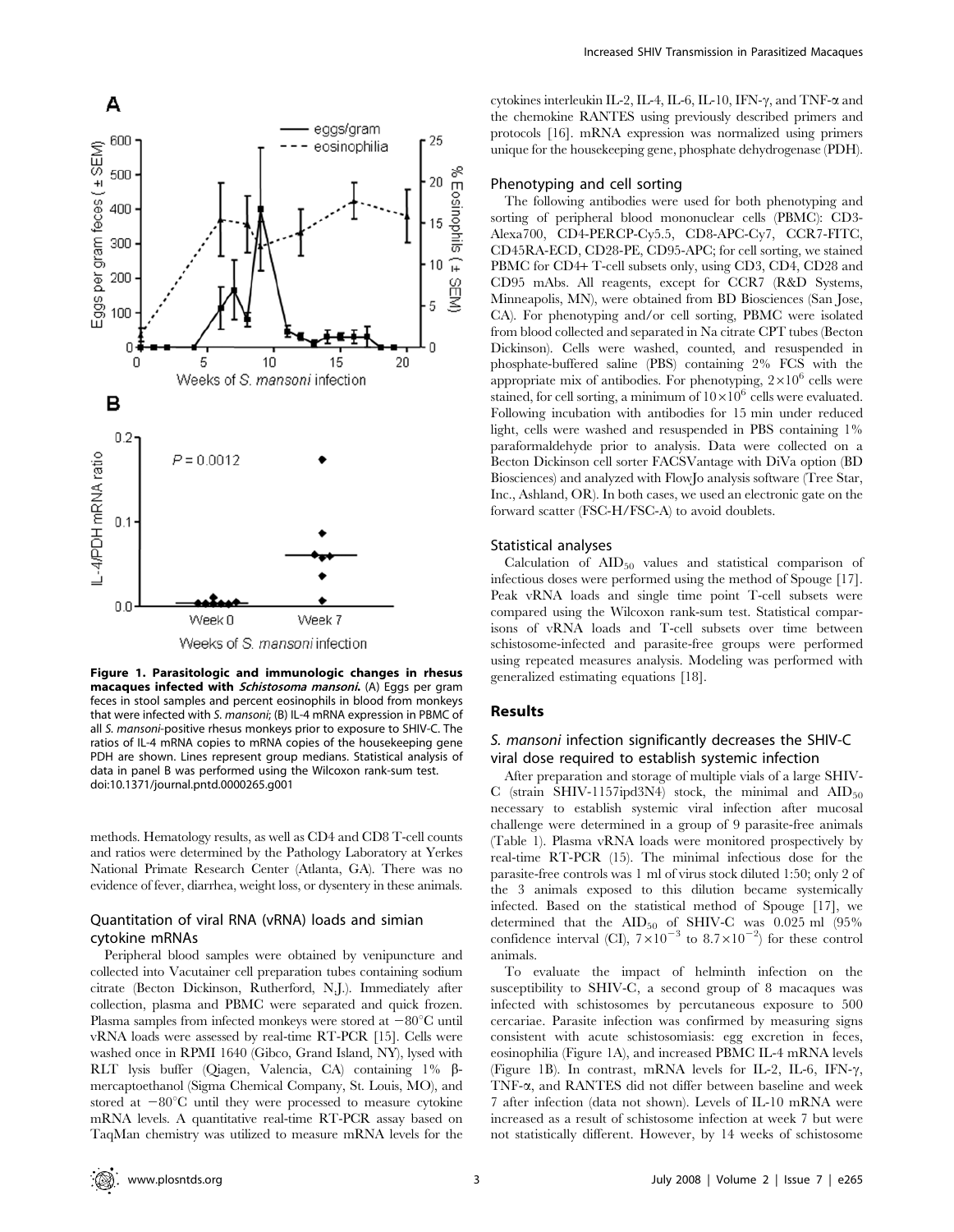infection (7 weeks after exposure to SHIV) the increase in IL-10 mRNA was statistically significant  $(p = 0.047)$  compared to baseline. Monkeys were exposed to SHIV-C between 7 and 9 weeks after schistosome infection. The minimal infectious dose in animals with schistosomiasis was 1 ml of SHIV-C diluted 1:300; all 3 animals exposed to this dose became systemically infected (Table 1). The  $\text{AID}_{50}$  for animals with schistosomiasis (0.0014 ml, 95% CI,  $4\times10^{-4}$  to  $5\times10^{-3}$ ) was 17-fold lower than that for parasite-free animals  $(P<0.001)$ . The minimal infectious virus dose differed by a factor of 6 between the two groups of monkeys.

# S. mansoni infection significantly increases SHIV-C replication and host immune activation

 $P < 0.001$ 

S. mansoni

 $P = 0.011$ 

A

 $\mathcal{L}$ 

SIV RNA (log copies/ml)

 $\kappa$ 

C

CD4+T-cell counts

4500

3000

150

S. mansoni +

Peak viral load

The mean peak vRNA load was  $>1$  log higher in animals with acute schistosomiasis than in controls  $(P<0.001)$  even though the mean viral inoculum that led to systemic infection in animals with schistosomiasis (1:185) was lower than that in parasite-free controls (1:23) (Figure 2A). This is consistent with our previous findings that the magnitude of the peak vRNA load in infected animals depends on host factors and not on the viral concentration of the inoculum [19]. Elevated vRNA loads in parasite-infected animals were

в

8

 $\Omega$ 

D

4500

3000

1500

CD8+T-cell counts

virus+ / S. mansoni + virus+ / S. mansoni

 $\mathbf{r}$ 

SIV RNA (log copies/ml)

maintained through 10 weeks after virus exposure  $(P<0.001)$ (Figure 2B), similar to the elevated viral replication we observed in schistosome-infected animals that had been exposed intravenously to equal, high doses of a related SHIV [7].

Although vRNA loads were higher in animals with schistosomiasis, levels of both  $CD4^+$  (Figure 2C) and  $CD8^+$  (Figure 2D) T cells were also elevated in these animals compared to virus-only controls, consistent with the generalized immune activation caused by schistosomiasis. CD4/CD8 ratios were similar between the two groups and remained steady over time (data not shown).

# Increased viral replication in CD4+ central memory T cells of coinfected animals

PBMC from coinfected monkeys and from animals infected with SHIV-C alone were analyzed by multi-color flow cytometry after a month of viral inoculation (Figure 3A). The levels of  $CD4^+$ central memory (CM) T cells were significantly higher in coinfected animals, while parasite-free animals had more naïve  $CD4^+$  T cells (Figure 3B). We observed a similar pattern in  $CD8^+$ naïve and memory T cells but these differences were not statistically significant (data not shown).

 $P < 0.001$ 

 $\hat{8}$ 

 $P = 0.038$ 

Weeks after SHIV-1157ipd3N4 inoculation

 $12$ 

 $\overline{A}$ 

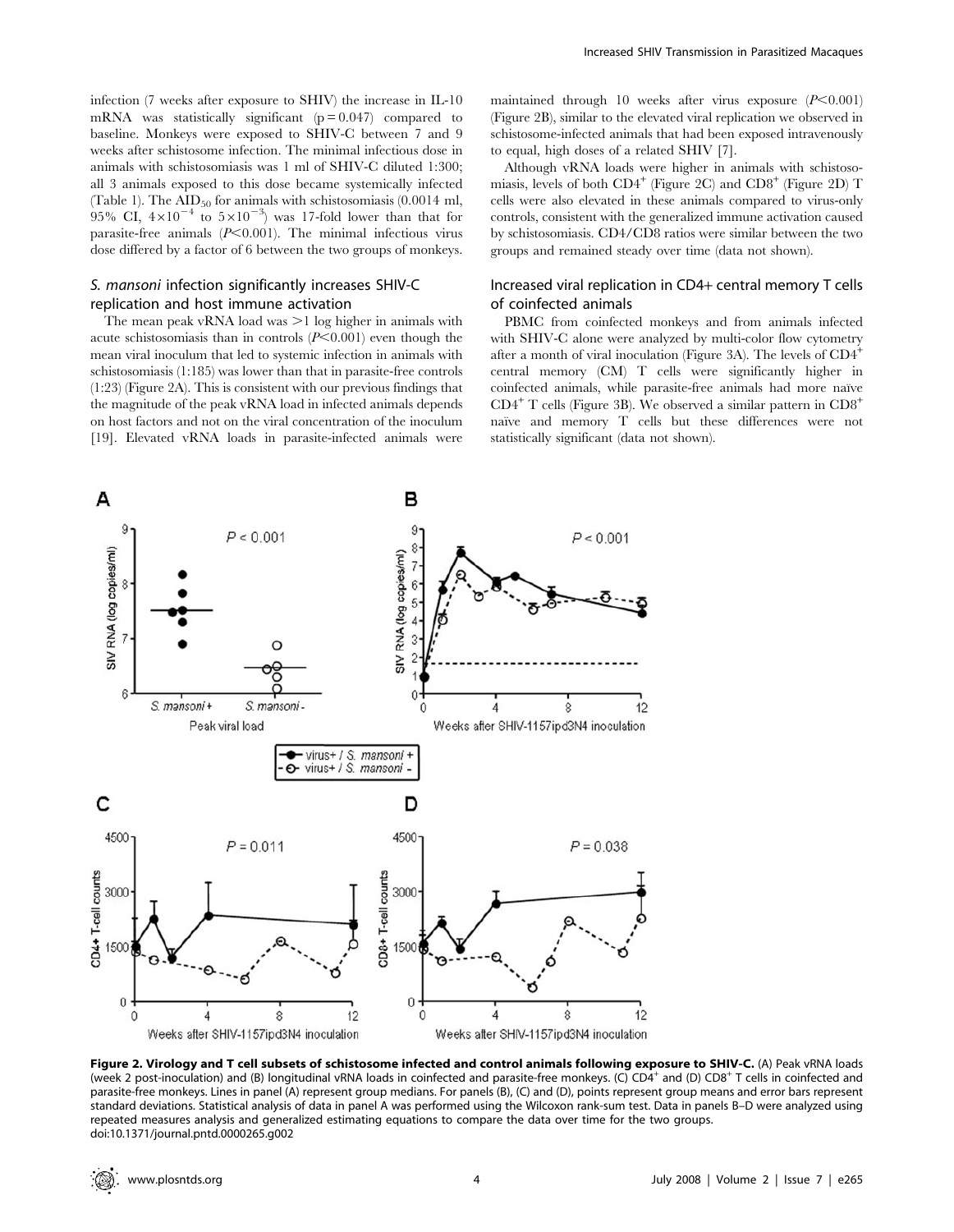

Figure 3. Differences in CD4<sup>+</sup> T cell subsets and cell viral loads between animals with S. mansoni/SHIV-C coinfection and SHIV-C infection alone. (A) Phenotyping strategy used to separate naïve, central memory (CM), effector memory (EM) and effector memory CD45RA<sup>+</sup> (EMRA) T cell subsets. Percentages demonstrate T cell subsets for one of the coinfected monkeys. (B)  $CD4^+$  naı̈ve, CM and EM in coinfected and parasite-free monkeys. (C) SHIV-C RNA detected in CD4<sup>+</sup> naïve, CM, and EM T cells after sorting. For panels (B) and (C), group means and standard deviations are represented.

doi:10.1371/journal.pntd.0000265.g003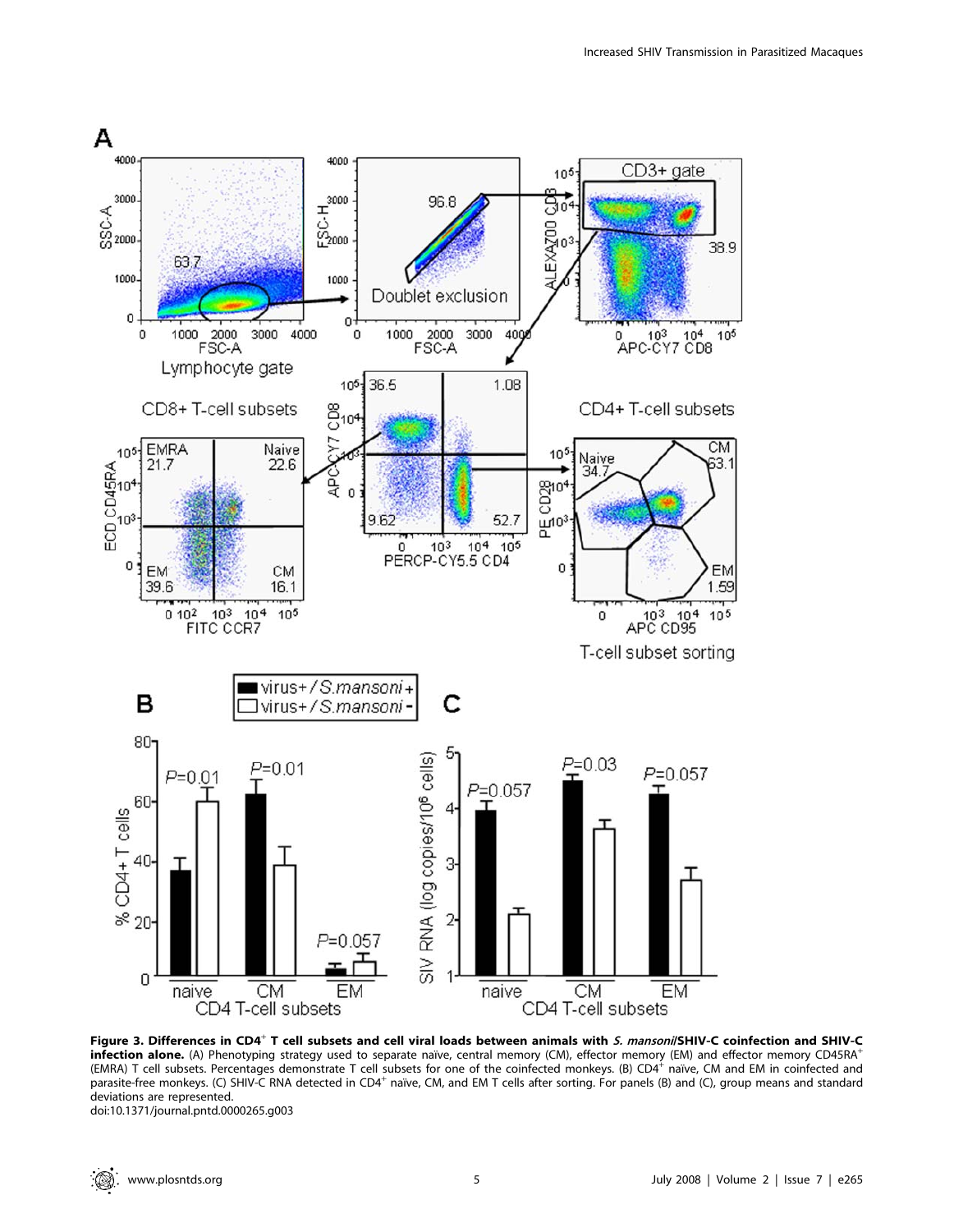Next, we sought to determine the prevalence of vRNA in different  $CD4^+$  T-cell subsets. We sorted  $CD4^+$  naïve and memory T-cell subsets for each group of animals (Figure 3A) and determined vRNA levels by RT-PCR (Figure 3C). Both naïve and memory  $CD4^+$  T cells from coinfected animals contained more vRNA per  $10^6$  cells than the corresponding cells of animals infected with SHIV-C alone; the difference was statistically significant only in  $\text{CD4}^+ \text{ CM}$  subset  $(\text{CD28}^+ \text{ CD95}^+)$ of T cells  $(P = 0.03)$  (Figure 3C). Consistent with the higher vRNA levels in CD4<sup>+</sup> CM T cells of coinfected animals, 4 out of the 6 of these monkeys also had losses to abnormal levels  $(<10\%)$  of the CD4<sup>+</sup>CD29<sup>+</sup> subset of memory T-cells in peripheral blood, which is an early sign of immune dysfunction in lentivirus-infected-macaques [13,20,21]. In contrast, none of the 5 animals infected with virus alone fell below this threshold (data not shown). Together, these results suggest that  $CD4^+$  T cells from coinfected animals are more permissive to viral infection and replication, leading to more rapid destruction of memory T cells.

#### **Discussion**

This study is the first direct evidence showing that helminth infection significantly increases host susceptibility to mucosal AIDS virus transmission in primates. Systemic infection of S. mansoni-infected rhesus macaques was established by low doses of virus that remained sub-infectious in parasite-free hosts, and the difference in viral dose needed to successfully establish systemic infection was surprisingly large. Furthermore, peak vRNA levels were also significantly elevated in schistosome-infected monkeys, consistent with previous in vitro, epidemiologic and primate model studies that suggest increased viral replication in schistosomeinfected hosts or cells from persons with helminth infections [5–9]. However, none of the earlier studies was able to address whether schistosome infection increased the likelihood of de novo immunodeficiency virus infection in hosts harboring helminths. The increased susceptibility to mucosal immunodeficiency virus transmission we observed in schistosome-infected macaques, elevated viral replication in coinfected hosts, and accelerated loss of memory T cells all have profound public health implications for areas of the world where both parasitic worms and HIV-1 are endemic. Our data support the suggestion that better control of helminth infections may favorably impact efforts to reduce the spread of HIV/AIDS [3,4].

Our observations are consistent with the hypothesis that helminth infections increase a hosts' susceptibility to infection with immunodeficiency viruses and is associated with a Th2-type immunologic phenotype and increased viral replication within these cells [22]. However, it is possible that any infection resulting in systemic immune activation or increased peripheral blood CD4<sup>+</sup> T cell numbers (Figure 2C) would have yielded similar results [23]. Other data to support the hypothesis that Th2-type responses increase susceptibility to virus infection include the observation that PBMC from Kenyan schistosomiasis patients with HIV-1 coinfection produce decreased levels of IL-4 and IL-10 compared to patients with schistosomiasis alone. The magnitude of this effect correlates with the decrease in  $CD4^+$  T cells [24], suggesting that it is the CD4<sup>+</sup> Th2 cells that are preferentially infected and killed by the virus. Alternatively, the shift to a predominant Th2-type response in schistosome-infected hosts may result in down-regulation of virus-

## References

1. UNAIDS (2006) AIDS Epidemic update: December 2006. Available: http:// data.unaids.org/pub/EpiReport/2006/2006\_EpiUpdate\_en.pdf.

controlling cytotoxic T lymphocytes [25]. We will evaluate these possibilities more directly in future studies.

We also considered whether the biology of parasite egg excretion, combined with the rectal route of viral exposure, may have increased host susceptibility to virus. Fecal egg excretion in hosts infected with S. mansoni or S. japonicum increases the number of activated T cells associated with egg granulomas that are in close juxtaposition to the intestinal lining [26]. Furthermore, the passage of eggs from mucosal tissue into the gut lumen may compromise the integrity of the epithelial lining, which in turn could lead to microbial translocation, release of immune-activating bacterial products into the bloodstream, and facilitate intrarectal SHIV-C transmission.

A limitation of our primate system is that we are only able to model the effect of the acute phase of schistosomiasis on susceptibility to viral transmission. This is because rhesus monkeys, while able to develop a fully patent infection, self cure their schistosomiasis at 20 to 25 weeks after exposure to cercariae [7,8,27]. Thus, we were not able to assess whether animals exposed to immunodeficiency virus during the chronic, more immunologically regulated phase of schistosome infection similarly display increased susceptibility to viral transmission. If the increased susceptibility to viral infection is related to the shift towards a Th2-type immune response, the increase in susceptibility to virus may be more modest during chronic infections when the phenotypic shift is less dramatic. Nevertheless, in human hosts with chronic schistosomiasis, both the immunologic stimulation and Th2-type responses (e.g., eosinophilia) persist. In addition, surface levels of the chemokine coreceptors CCR5 and CXCR4 are elevated on CD4<sup>+</sup> T cells and monocytes of persons with chronic schistosomiasis and decrease following praziquantel treatment [28].

Our data strengthen the hypothesis that helminth infection may be a risk factor for increased susceptibility to de novo HIV-1 infection and support control of schistosomiasis and perhaps other helminths in persons living in areas endemic for these parasites. In the absence of an effective AIDS vaccine, there are several other strategies that may help decrease the risk of HIV-1 transmission, including control of sexually transmitted diseases [29] and male circumcision [30,31]. Treatment of helminth infections is inexpensive, safe, and easily administered to large populations. In addition to the benefit of reducing host morbidity caused by the parasites, our data support control of helminths as a public health intervention for individuals at risk for acquiring HIV-1.

#### Acknowledgments

The authors thank Sherri Johnson, Mark Sockwell, and Reggie Pharr for assistance in animal handling and bleeding, Diane Peterson for assistance with hematology and flow cytometry tests, and Michael Humbert for assistance with figure preparation. The findings and conclusions in this report are those of the authors and do not necessarily represent the views of the CDC.

## Author Contributions

Conceived and designed the experiments: A. Chenine, R. Ruprecht, W. Secor. Performed the experiments: A. Chenine, E. Shai-Kobiler, L. Steele, H. Ong, P. Augostini, P. Autissier, W. Secor. Analyzed the data: A. Chenine, S. Lee, P. Autissier, R. Ruprecht, W. Secor. Contributed reagents/ materials/analysis tools: A. Chenine, P. Augostini, R. Song, S. Lee, P. Autissier, W. Secor. Wrote the paper: A. Chenine, R. Ruprecht, W. Secor.

2. Morgan D, Whitworth J (2001) The natural history of HIV-1 infection in Africa. Nat Med 7: 143–145.